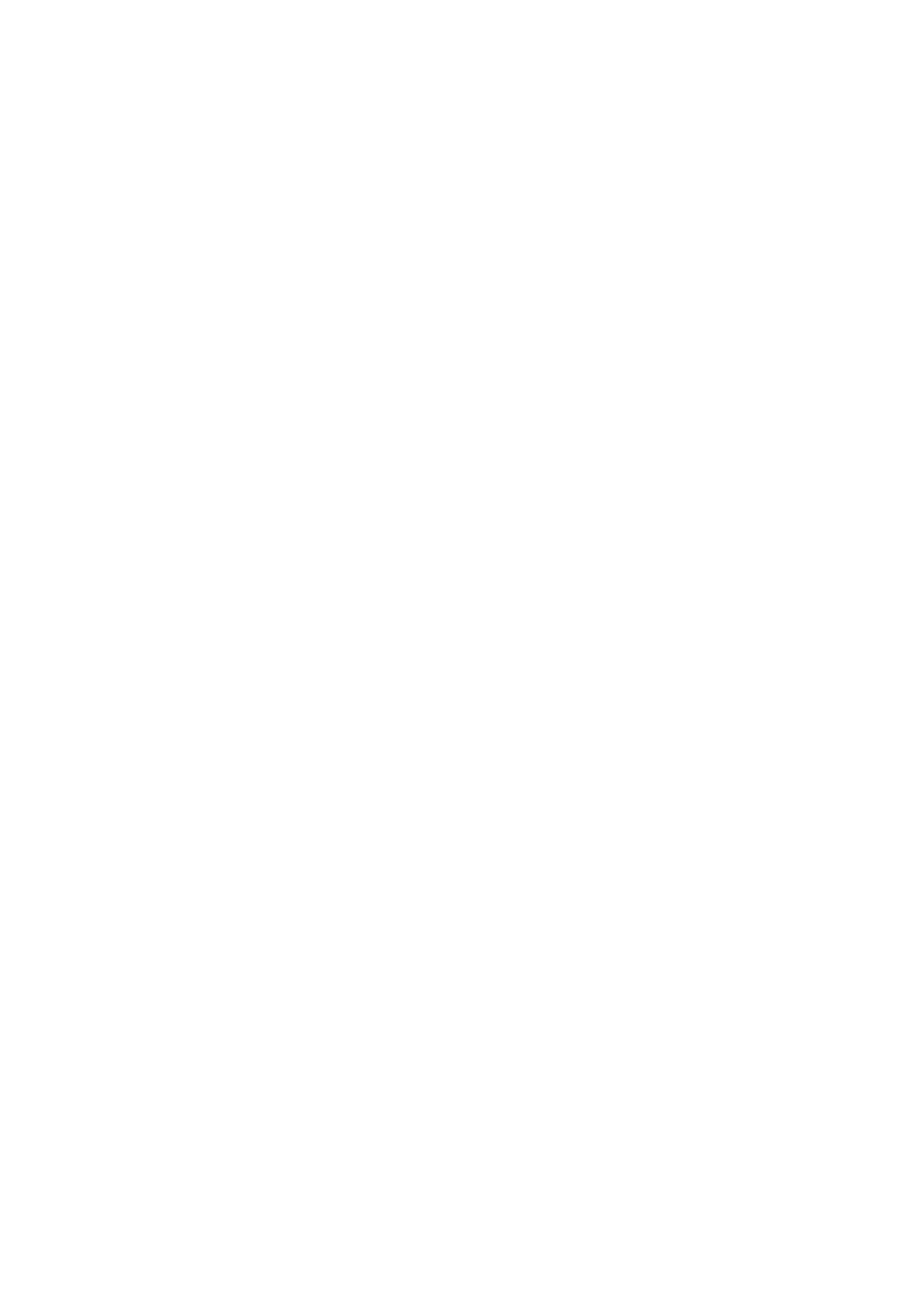### **In the case of Otašević v. Serbia,**

The European Court of Human Rights (Second Section), sitting as a Chamber composed of:

 Guido Raimondi, *President,*  Peer Lorenzen, Dragoljub Popović, András Sajó, Nebojša Vučinić, Paulo Pinto de Albuquerque, Helen Keller, *judges,*

and Françoise Elens-Passos, *Deputy Section Registrar,*

Having deliberated in private on 15 January 2013,

Delivers the following judgment, which was adopted on that date:

### PROCEDURE

1. The case originated in an application (no. 32198/07) against the Republic of Serbia lodged with the Court under Article 34 of the Convention for the Protection of Human Rights and Fundamental Freedoms ("the Convention") by a Serbian national, Mr Radojica Otašević ("the applicant"), on 22 June 2007.

2. The applicant was represented by two lawyers practising in Novi Sad, Mr M. Đukić and Mr R. Marinković. The Serbian Government ("the Government") were represented by their Agent, Mr S. Carić.

3. The applicant alleged, in particular, that he had been ill-treated by the police and that there had been no effective investigation in that regard. He relied on Articles 3 and 13 of the Convention.

4. On 30 August 2010 the application was communicated to the Government. It was also decided to rule on the admissibility and merits of the application at the same time (Article 29  $\S$  1).

### THE FACTS

### I. THE CIRCUMSTANCES OF THE CASE

5. The applicant was born in 1934 and lives in Sombor, Serbia.

6. On 13 August 2003 the applicant, an animal welfare activist, joined in a rescue operation of stray dogs from a dog pound in Sombor. Following a fight between the applicant and M.M., the police arrested the applicant. He spent the night at the Sombor Police Station.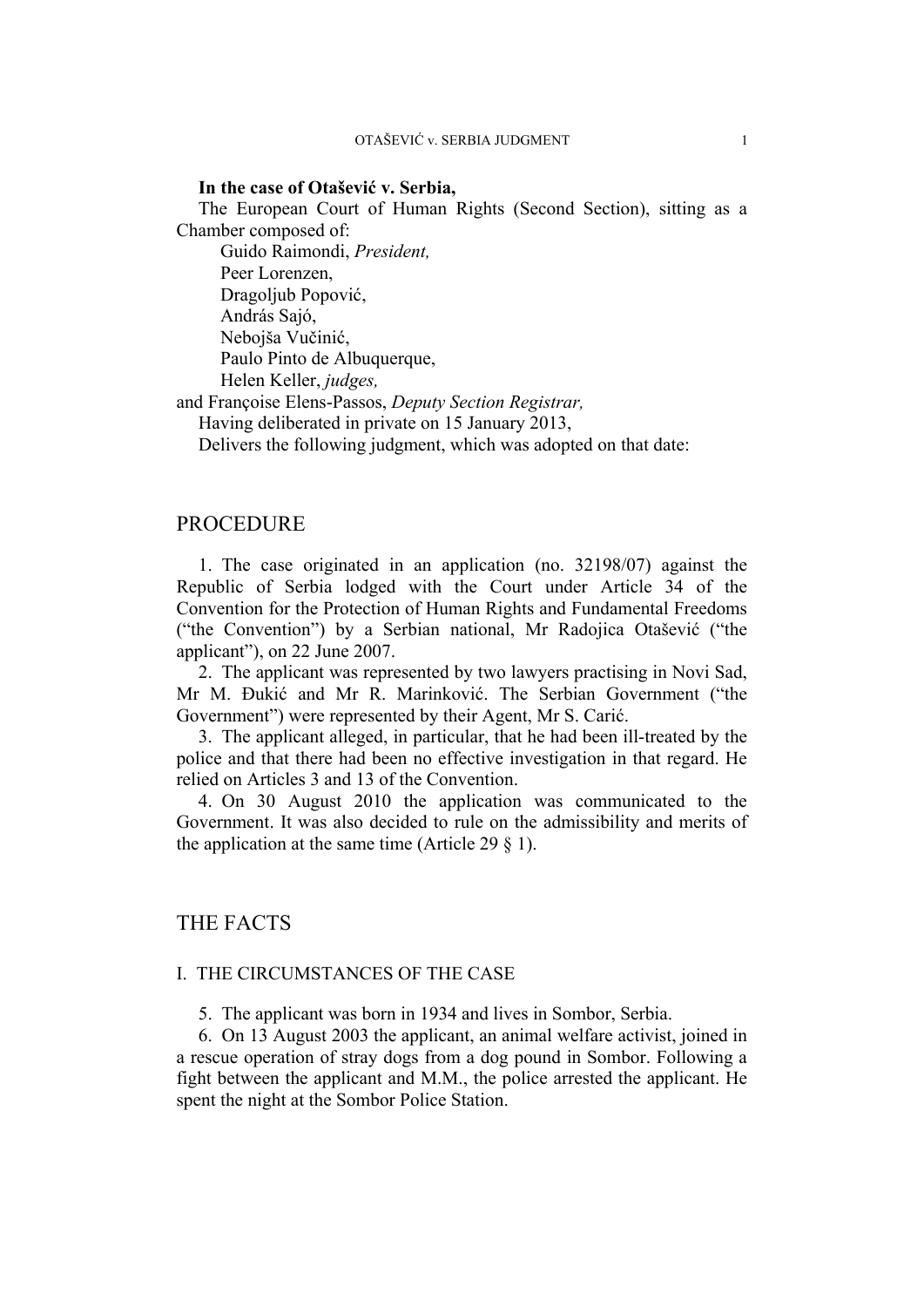7. On 14 August 2003 the police lodged a criminal complaint against the applicant accusing him of causing actual bodily harm to M.M. The applicant was taken to the investigating judge. He complained that he had been kicked and punched at the Sombor Police Station. The judge recorded injuries on the left auricle and left eye, but took no action in that regard. The applicant was then released. Later that day he obtained a medical certificate indicating injuries on his left auricle and left eye.

8. On 27 August 2003 the applicant lodged a criminal complaint against L.J. and another, unidentified, police officer who had been on duty at the material time (it later turned out that it was Z.K.).

9. On 29 August 2003 the public prosecutor directed the Sombor Police Station to take statements from the applicant and the police officers who had been on duty on the night of 13/14 August 2003. On 11 September 2003 one of the officers belonging to that unit questioned the applicant. The applicant repeated what he had said to the investigating judge on 14 August 2003. On the same day, L.J., Z.K. and three other police officers from their unit made written statements. They stated that the applicant had been offensive but that no force had been used against him.

10. On 13 October 2003 the investigating judge took statements from the applicant, L.J., Z.K. and four other police officers from their unit. They all repeated what they had stated on 11 September 2003. No questions were put to them. On 21 October 2003 the investigating judge heard a medical expert who stated that the applicant's injuries had most likely been caused by three punches. The investigating judge again did not put any questions.

11. On 4 November 2003 the public prosecutor decided not to prosecute as there remained uncertainty as to whether the applicant had sustained his injuries during the fight between him and M.M. or at the police station.

12. On 14 November 2003 the applicant notified the Sombor Municipal Court that he intended to take over the prosecution, but he formally started a subsidiary prosecution against L.J. and Z.K., by lodging a bill of indictment, on 13 April 2004.

13. The Sombor Municipal Court held four hearings in this case: on 12 January 2005, 27 May 2005, 17 October 2005 and 1 February 2006. It heard the applicant, the defendants, seven other officers from their unit, a medical expert, M.M. and seven other witnesses. One of the defendants and several other police officers from his unit maintained that the applicant had arrived at the station with facial injuries. In contrast, M.M. and several witnesses to his fight with the applicant stated that no injuries had been sustained by the applicant during that fight.

14. On 1 February 2006 the Sombor Municipal Court acquitted L.J. and Z.K. as there remained uncertainty as to whether the applicant had sustained his injuries during the fight between him and M.M. or at the police station. On 29 December 2006 the Sombor District Court upheld that judgment.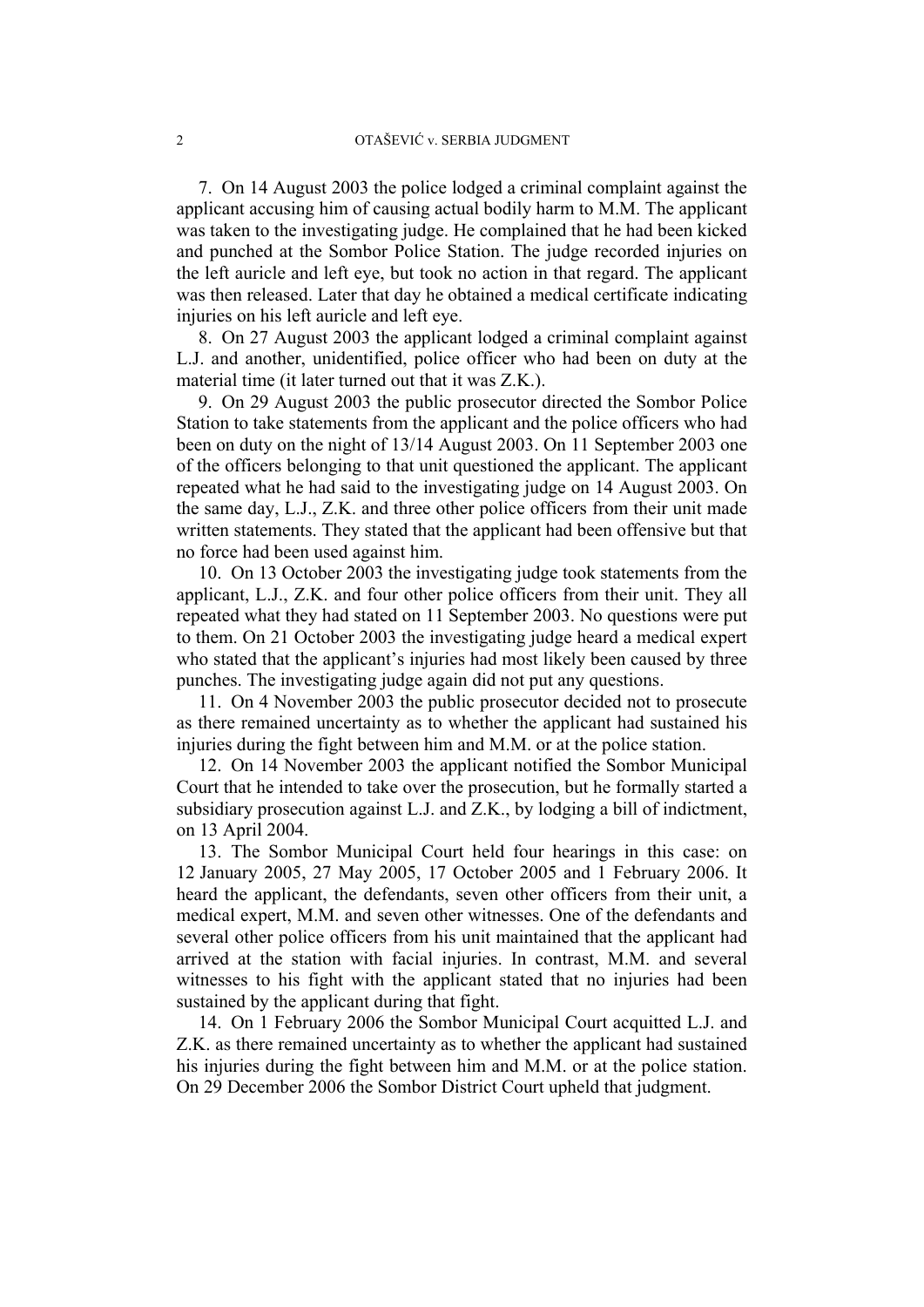15. On 24 June 2008 the Sombor Municipal Court found the applicant guilty of causing actual bodily harm to M.M. The applicant appealed and on 30 September 2009 the criminal proceedings against him were discontinued as statute-barred.

16. No prosecution was instituted against M.M. with regard to the facial injuries allegedly sustained by the applicant during the fight between them.

### II. RELEVANT DOMESTIC LAW

17. The Criminal Code 1977 (Official Gazette of the Socialist Republic of Serbia nos. 26/77, 28/77, 43/77, 20/79, 24/84, 39/86, 51/87, 6/89, 42/89, Official Gazette of the Republic of Serbia nos. 16/90, 21/90, 26/91, 75/91, 9/92, 49/92, 51/92, 23/93, 67/93, 47/94, 17/95, 44/98, 10/02, 11/02, 80/02, 39/03 and 67/03) was in force from 1 July 1977 until 1 January 2006. The relevant Article reads as follows:

### **Article 66 (Ill-treatment by public officials acting in an official capacity)**

"Whoever acting in an official capacity ill-treats or insults another or otherwise treats such person in a humiliating and degrading manner, shall be punished with imprisonment of from three months to three years.'

18. The Code of Criminal Procedure 2001 (Official Gazette of the FRY nos. 70/01 and 68/02, Official Gazette of the Republic of Serbia nos. 58/04, 85/05, 115/05, 49/07, 20/09, 72/09 and 76/10) has been in force since 28 March 2002. Most criminal offences (including ill-treatment by public officials acting in an official capacity) are subject to public prosecution, but some minor offences are only subject to private prosecution. Pursuant to Article 20 of the Code, the public prosecutor must prosecute when there is sufficient evidence that a person has committed a criminal offence which is subject to public prosecution. Article 61 of the Code provides that when the public prosecutor decides not to prosecute such an offence because of a lack of evidence, the victim of the offence may start a subsidiary prosecution within eight days from the notification of the public prosecutor's decision.

19. The current Police Powers Ordinance has been in force since 5 July 2006 (*Pravilnik o policijskim ovlašćenjima*, Official Gazette of the Republic of Serbia no. 54/06). It introduced for the first time the requirement that any visible injuries must be recorded when placing someone in police custody (see section 30 of that Ordinance). There was no such a requirement before.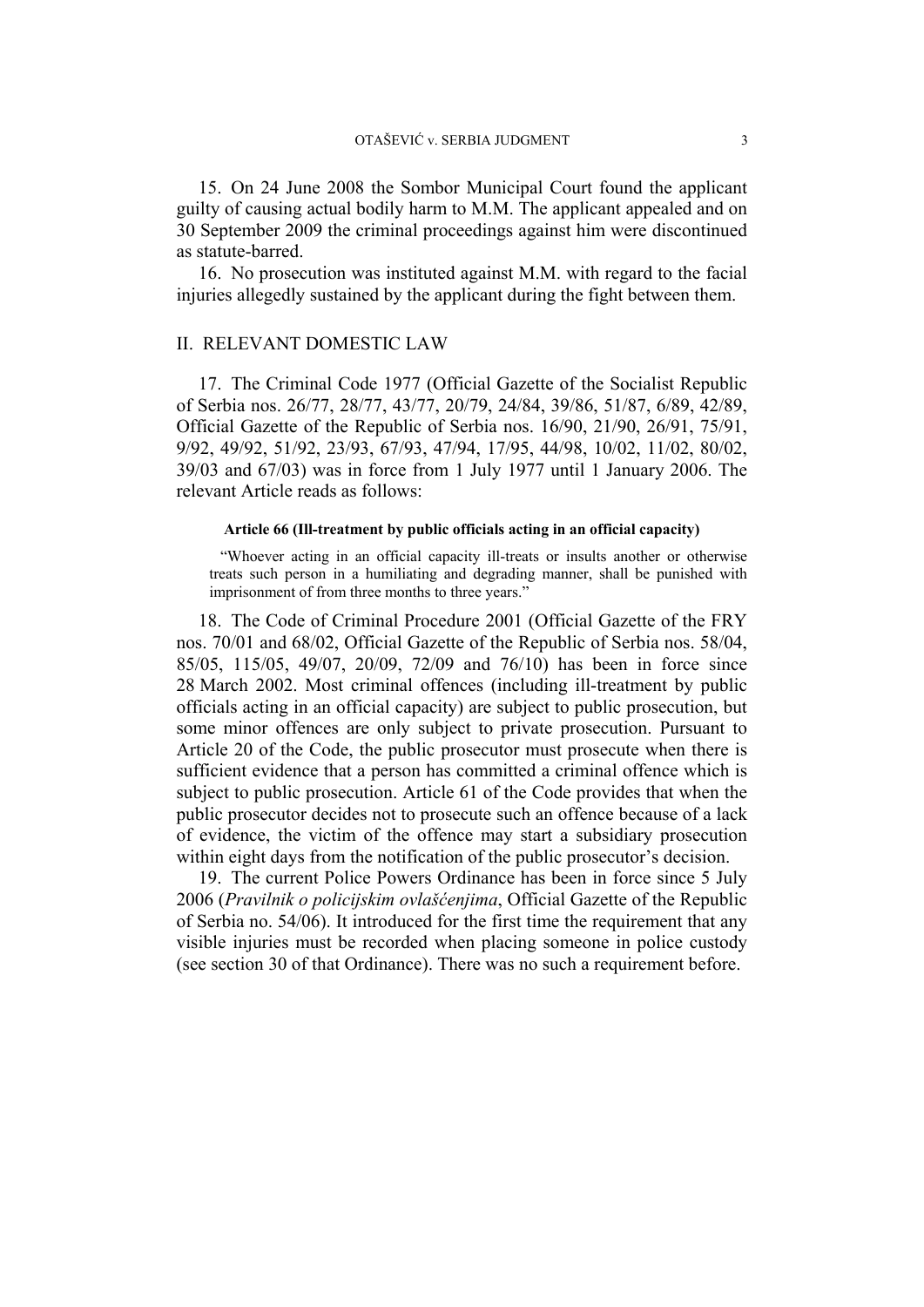### THE LAW

### I. ALLEGED VIOLATION OF ARTICLE 3 OF THE CONVENTION

20. The applicant complained that he had been punched and kicked at the Sombor Police Station on 13 August 2003. He also complained of a lack of an effective investigation into his ill-treatment. Article 3 reads as follows:

"No one shall be subjected to torture or to inhuman or degrading treatment or punishment."

### **A. Alleged ill-treatment of the applicant at the Sombor Police Station (the substantive aspect of Article 3 of the Convention)**

21. The Government maintained that the applicant should have claimed damages in the civil courts and invited the Court to declare this complaint inadmissible on non-exhaustion grounds. The applicant disagreed.

22. Pursuant to the general rules of international law (notably, Article 28 of the Vienna Convention on the Law of Treaties), the Convention does not bind a Contracting Party in relation to any act or fact which took place or any situation which ceased to exist before its entry into force with respect to that Party (see *Blečić v. Croatia* [GC], no. 59532/00, § 70, ECHR 2006-III). In view of the fact that the alleged ill-treatment occurred in 2003, whereas the Convention entered into force in respect of Serbia on 3 March 2004, the Court lacks temporal jurisdiction to deal with this complaint. Accordingly, this complaint must be rejected pursuant to Article 35 §§ 3 (a) and 4 of the Convention. It is therefore not necessary to decide whether this complaint is also inadmissible on non-exhaustion grounds, as argued by the Government.

### **B. Official investigation into the alleged ill-treatment of the applicant (the procedural aspect of Article 3 of the Convention)**

#### *1. Admissibility*

23. While recognising that the obligation to investigate has evolved into a separate and autonomous duty, capable of binding a State even when an alleged ill-treatment took place before the entry into force of the Convention with respect to that State (see *Stanimirović v. Serbia*, no. 26088/06, § 28, 18 October 2011), the Government submitted that the Court nonetheless lacked temporal jurisdiction to deal with the procedural aspect of Article 3 in the present case because the public prosecution had ended in November 2003 and only a prosecution pursued by the applicant had continued after the entry into force of the Convention with respect to Serbia. The applicant disagreed.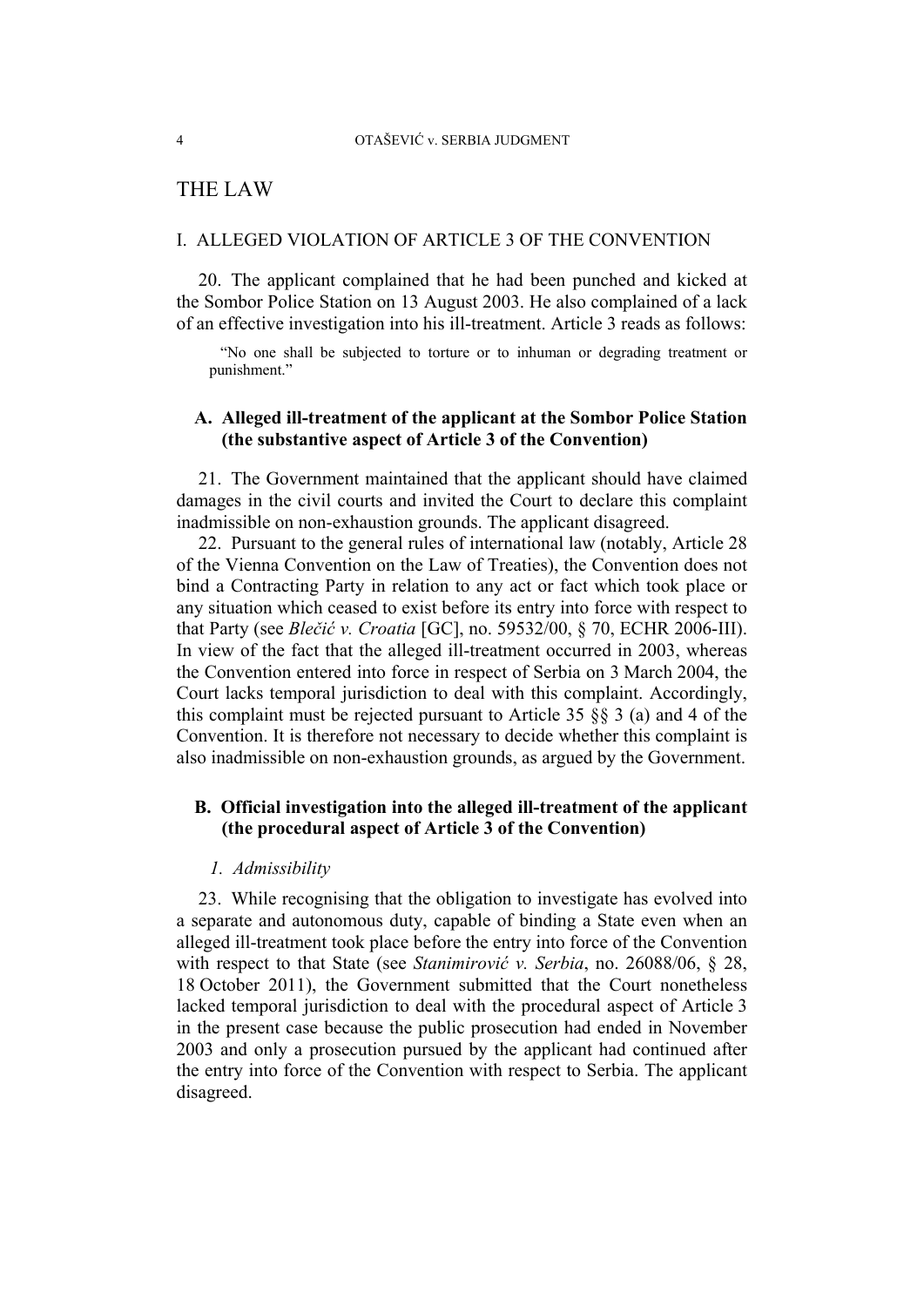24. Pursuant to the well-established case-law of the Court, a Contracting Party has an obligation to carry out an effective official investigation into all credible allegations of ill-treatment suffered at the hands of State officials, regardless of whether the alleged ill-treatment took place before or after the ratification of the Convention by that State. However, where the alleged illtreatment occurred before ratification, only procedural acts or omissions occurring after that date can fall within the Court's temporal jurisdiction. In addition, it is necessary that a significant proportion of the procedural steps required by the Convention have been, or should have been, carried out after ratification (see *Stanimirović*, cited above, §§ 28 and 39, and the authorities cited therein).

25. The Court has also held that while victims are not required to pursue the prosecution of officers accused of ill-treatment on their own, this being a duty of the public prosecutor who is better equipped in that respect (*Stojnšek v. Slovenia*, no. 1926/03, § 79, 23 June 2009), if an applicant nonetheless takes over the prosecution and obtains a trial against officers accused of ill-treatment, those proceedings become an inherent part of the case and must be taken into account (see *V.D. v. Croatia*, no. 15526/10, § 53, 8 November 2011, and *Butolen v. Slovenia*, no. 41356/08, § 70, 26 April 2012).

26. In the present case, in November 2003 (that is, before the ratification of the Convention by Serbia) the public prosecutor decided not to prosecute the officers accused by the applicant of ill-treatment. Shortly thereafter, the applicant notified the competent criminal court that he intended to take over the prosecution and on 13 April 2004 (that is, after the ratification of the Convention by Serbia) lodged a bill of indictment against those officers. A trial then took place before two instances; it lasted until December 2006. In line with the jurisprudence set out above, the Court takes those proceedings into account and finds that it has jurisdiction to deal with this complaint in so far as it concerns procedural acts or omissions occurring after ratification (see, among many other authorities, *Šilih v. Slovenia* [GC], no. 71463/01, 9 April 2009; *Tuna v. Turkey*, no. 22339/03, 19 January 2010; *Association 21 December 1989 and Others v. Romania*, nos. 33810/07 and 18817/08, 24 May 2011; and *Mladenović v. Serbia*, no. 1099/08, 22 May 2012). The Court therefore dismisses the Government's objection.

27. Since the complaint concerning the procedural aspect of Article 3 is neither manifestly ill-founded within the meaning of Article 35 § 3 (a) of the Convention nor inadmissible on any other grounds, it must be declared admissible.

#### *2. Merits*

28. The applicant criticised, in general terms, the reaction of the Serbian authorities to his allegation of ill-treatment by the police.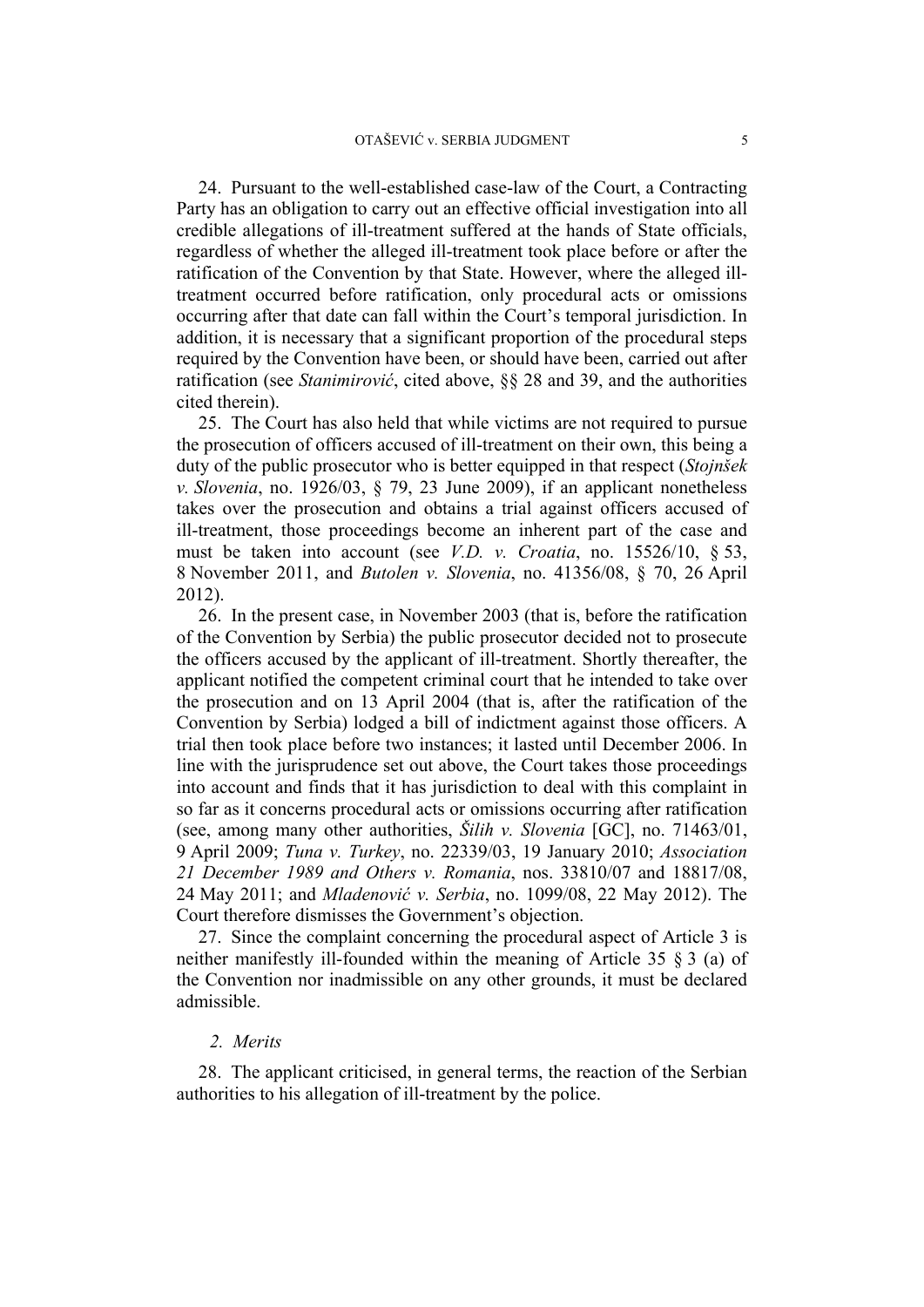29. The Government maintained that the investigation carried out in the present case had met the requirements of the procedural aspect of Article 3 of the Convention. In this connection they emphasised that, unlike in *İlhan v. Turkey* [GC], no. 22277/93, ECHR 2000-VII, the Serbian authorities had heard not only the accused officers but also the applicant, a medical expert and several eye witnesses. The Government further referred to a 2009 report of the Commissioner for Human Rights, Thomas Hammarberg, on his visit to Serbia according to which ill-treatment by the police had decreased since 2004 (document no. CommDH(2009)8 of 11 March 2009, § 66).

30. The Court reiterates that where a person makes a credible assertion that he has suffered treatment contrary to Article 3 of the Convention at the hands of State officials, that provision, read in conjunction with the general duty under Article 1 of the Convention, requires by implication that there should be an effective official investigation (see, among many authorities, *Labita v. Italy* [GC], no. 26772/95, § 131, ECHR 2000-IV). Whatever the method of investigation, the authorities must act as soon as an official complaint has been lodged. Even when strictly speaking no complaint has been made, an investigation must be started if there are sufficiently clear indications that ill-treatment has been used. The authorities must take into account the particularly vulnerable situation of victims and the fact that people who have been subjected to serious ill-treatment will often be less ready or willing to make a complaint (see *Batı and Others v. Turkey*, nos. 33097/96 and 57834/00, § 133, ECHR 2004-IV, and the authorities cited therein).

31. The Court has also held that the investigation should be capable of leading to the identification and punishment of those responsible. If not, the general legal prohibition of torture and inhuman and degrading treatment and punishment would, despite its fundamental importance, be ineffective in practice and it would be possible in some cases for State agents to abuse the rights of those within their control with virtual impunity (see *Labita*, cited above, § 131). The investigation must also be thorough: the authorities must always make a serious attempt to find out what happened and should not rely on hasty or ill-founded conclusions to close their investigation or as the basis of their decisions. Furthermore, the investigation must be prompt and independent. The investigation lacks independence where members of the same unit as those implicated in the alleged ill-treatment undertook the investigation (*Mikheyev v. Russia*, no. 77617/01, §§ 108-110, 26 January 2006). Lastly, the investigation must afford a sufficient element of public scrutiny to secure accountability. While the degree of public scrutiny required may vary, the complainant must be afforded effective access to the investigatory procedure in all cases (*Batı and Others*, cited above, § 137).

32. In the present case, the Court considers that the medical evidence and the applicant's complaints submitted to the competent domestic authorities raised an arguable claim that his injuries could have been caused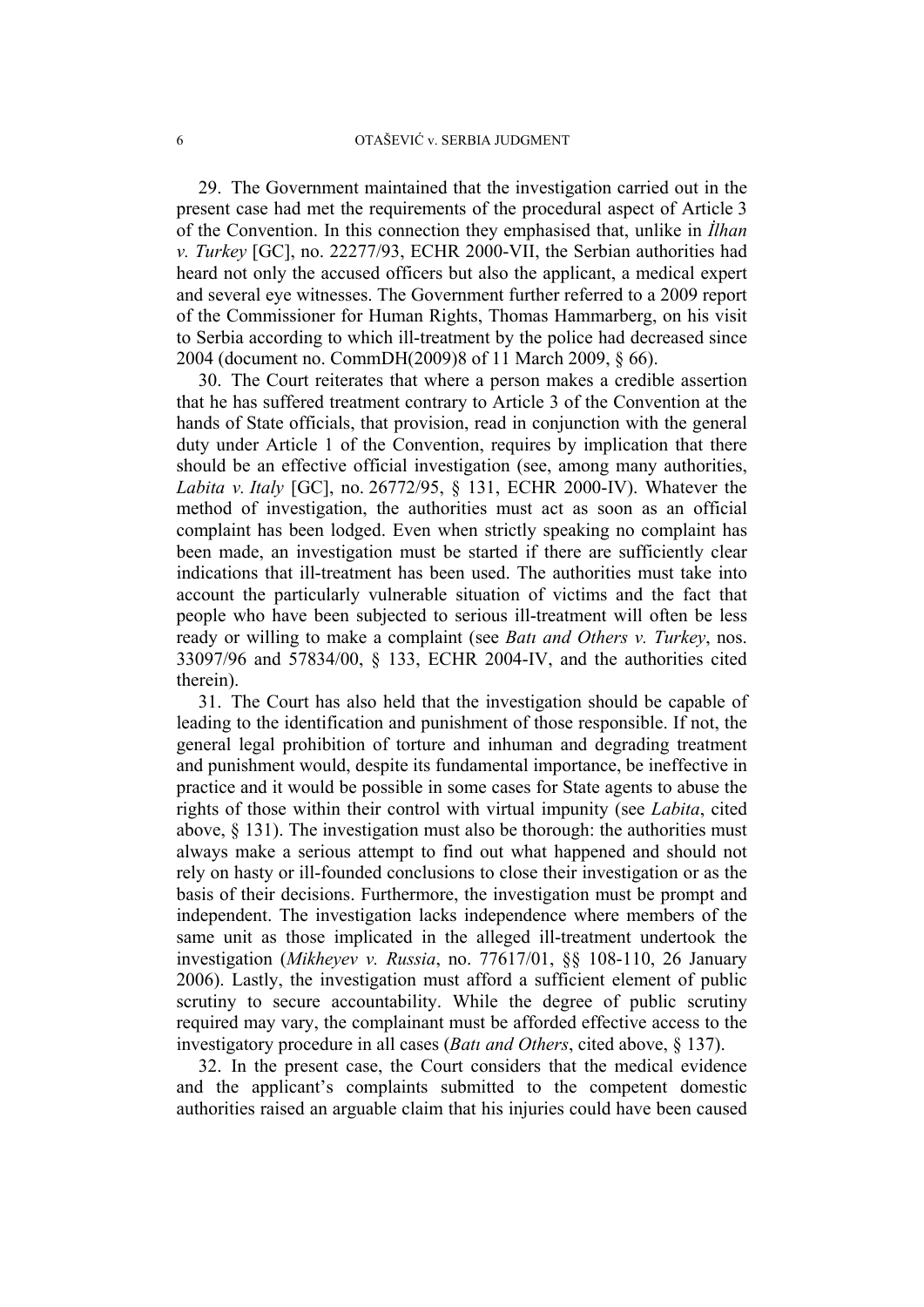by the police. It is true that the applicant's injuries were not very serious (see *Ilieva and Georgieva v. Bulgaria* (dec.), no. 9548/07, 17 April 2012, in which the Court held that comparable injuries inflicted upon the applicants by private individuals were not capable of triggering the State's procedural obligation to conduct an official investigation). However, the threshold is lower in the case of an arguable claim that injuries have been inflicted upon a detained person by State officials: the Court has held that, in respect of a person deprived of his liberty, any recourse to physical force which has not been made strictly necessary by his own conduct diminishes human dignity and is in principle an infringement of the right set forth in Article 3 of the Convention (see, among other authorities, *Ribitsch v. Austria*, 4 December 1995, § 38, Series A no. 336; *Rivas v. France*, no. 59584/00, § 37, 1 April 2004; and *Toteva v. Bulgaria*, no. 42027/98, § 55, 19 May 2004). In view of that, the Serbian authorities were under a duty to ensure that the proceedings instituted with regard to the applicant's alleged ill-treatment by the police complied with the standards imposed by the procedural aspect of Article 3.

33. The Court notes that shortly after receiving the applicant's criminal complaint, the public prosecutor obtained statements from the applicant and police officers who had been on duty on the critical night. However, those statements were taken by the unit which had been involved in the alleged ill-treatment of the applicant and which therefore lacked independence (see, by analogy, *Ramsahai and Others v. the Netherlands* [GC], no. 52391/99, § 335, ECHR 2007-II, concerning the obligation to investigate under Article 2; *Bursuc v. Romania*, no. 42066/98, § 104, 12 October 2004, concerning the obligation to investigate under Article 3; and the CPT standards, document no. CPT/Inf/E (2002) 1 - Rev. 2011, p. 97). Furthermore, while it is true that the applicant, the defendants, four other police officers and a medical expert were later heard by the investigating judge, no questions were put to them. There are therefore no indications that the investigating judge was prepared to scrutinise the police's account of the incident (see *Matko v. Slovenia*, no. 43393/98, § 90, 2 November 2006). It is nevertheless the case that the Court is only competent *ratione temporis* to look at the period after the entry into force of the Convention in respect of Serbia on 3 March 2004, while taking into consideration the state of the case at that date (compare *Palić v. Bosnia and Herzegovina*, no. 4704/04, § 70, 15 February 2011).

34. As to the post-ratification period, it is noted that the applicant lodged a bill of indictment against the defendants in April 2004. During the ensuing trial the applicant, the defendants and many witnesses were examined. Some key witnesses for the defence were also cross-examined by the applicant. The Court is satisfied with the diligence displayed by the trial court in trying to establish whether the applicant had sustained his injuries during his fight with M.M., as claimed by the defendants, or at the police station, as claimed by the applicant (see *Berliński v. Poland*, nos. 27715/95 and 30209/96,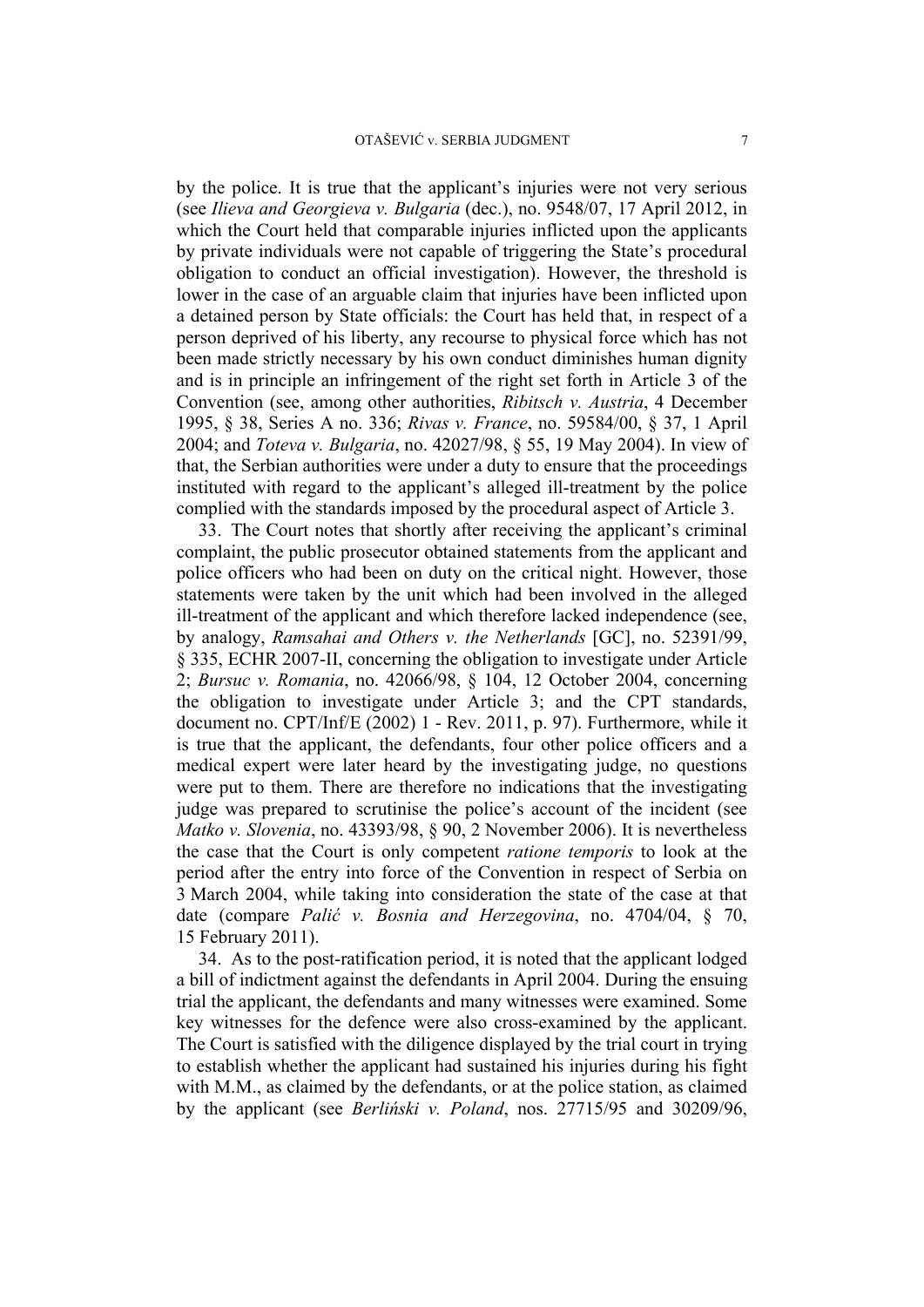§§ 68-71, 20 June 2002). The fact that the defendants were eventually acquitted is not sufficient in itself to find a breach of Article 3 of the Convention. The procedural obligation under Article 3 is not an obligation of result, but of means; not every investigation must be successful or come to a conclusion which coincides with the claimant's account of events (see, among many authorities, *Vladimir Fedorov v. Russia*, no. 19223/04, § 67, 30 July 2009, and *Denis Vasilyev v. Russia*, no. 32704/04, § 100, 17 December 2009).

35. The Court also notes that the criminal court rendered a judgment less than two years after the applicant had formally started the prosecution. That judgment was upheld by the competent second-instance court in less than a year. Therefore, the criminal trial can be considered to have been conducted with reasonable promptness and expedition.

36. Lastly, the applicant did not indicate, let alone substantiate, that the criminal court lacked independence or that the trial lacked transparency.

37. The foregoing considerations are sufficient to enable the Court to conclude that the post-ratification part of the domestic criminal proceedings met the Convention requirements. There has accordingly been no violation of Article 3 of the Convention.

### II. ALLEGED VIOLATION OF ARTICLE 13 OF THE CONVENTION

38. The applicant complained under Article 13 that he had not had an "effective remedy before a national authority" for his complaint about the alleged ill-treatment at the Sombor Police Station. Article 13 provides:

"Everyone whose rights and freedoms as set forth in [the] Convention are violated shall have an effective remedy before a national authority notwithstanding that the violation has been committed by persons acting in an official capacity."

39. The Government contested that argument.

40. The Court notes that the complaint about the alleged ill-treatment of the applicant at the police station has been declared incompatible *ratione-temporis* with the provisions of the Convention in paragraph 22 above. Even assuming that the complaint under Article 13 taken in conjunction with that complaint is not likewise incompatible *ratione temporis*, it is manifestly ill-founded for the reasons set out in paragraphs 34-36 above. It must therefore be rejected pursuant to Article 35 §§ 3 (a) and 4 of the Convention.